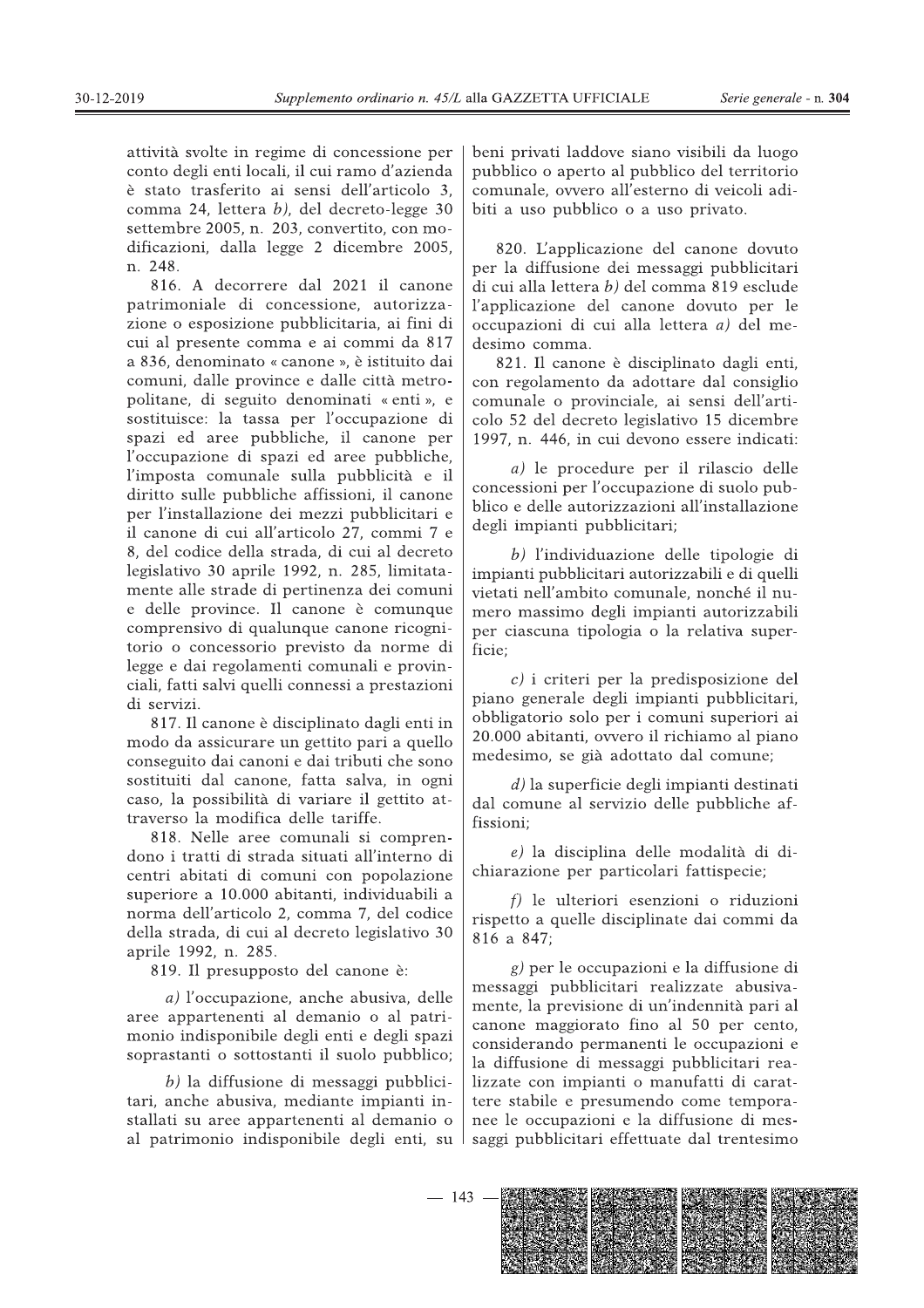giorno antecedente la data del verbale di accertamento, redatto da competente pubblico ufficiale;

 $h$ ) le sanzioni amministrative pecuniarie di importo non inferiore all'ammontare del canone o dell'indennità di cui alla let- $\frac{1}{2}$  del presente comma, né superiore al doppio dello stesso, ferme restando quelle stabilite degli articoli 20, commi 4 e 5, e 23 del codice della strada, di cui al decreto legislativo 30 aprile 1992, n. 285.

822. Gli enti procedono alla rimozione delle occupazioni e dei mezzi pubblicitari privi della prescritta concessione o autorizzazione o effettuati in difformità dalle stesse o per i quali non sia stato eseguito il pagamento del relativo canone, nonché all'immediata copertura della pubblicità in tal modo effettuata, previa redazione di processo verbale di constatazione redatto da competente pubblico ufficiale, con oneri derivanti dalla rimozione a carico dei soggetti che hanno effettuato le occupazioni o l'esposizione pubblicitaria o per conto dei quali la pubblicità è stata effettuata.

823. Il canone è dovuto dal titolare dell'autorizzazione o della concessione ovvero, in mancanza, dal soggetto che effettua l'occupazione o la diffusione dei messaggi pubblicitari in maniera abusiva; per la diffusione di messaggi pubblicitari, è obbligato in solido il soggetto pubblicizzato.

824. Per le occupazioni di cui al comma 819, lettera  $a$ ), il canone è determinato, in base alla durata, alla superficie, espressa in metri quadrati, alla tipologia e alle finalità, alla zona occupata del territorio comunale o provinciale o della città metropolitana in cui è effettuata l'occupazione. Il canone può essere maggiorato di eventuali effettivi e comprovati oneri di manutenzione in concreto derivanti dall'occupazione del suolo e del sottosuolo, che non siano, a qualsiasi titolo, già posti a carico dei soggetti che effettuano le occupazioni. La superficie dei passi carrabili si determina moltiplicando la larghezza del passo, misurata sulla fronte dell'edificio o del terreno al quale si dà l'accesso, per la profondità di un metro lineare convenzionale. Il canone relativo ai passi carrabili può essere definitivamente

Serie generale - n. **304**<br>
0, in qualsiasi<br>
ri a venti an-<br>
messaggi pub-<br>
, lettera *b*), il assolto mediante il versamento, in qualsiasi momento, di una somma pari a venti annualità.

825. Per la diffusione di messaggi pubblicitari di cui al comma 819, lettera  $b$ ), il canone è determinato in base alla superficie complessiva del mezzo pubblicitario. calcolata in metri quadrati, indipendentemente dal tipo e dal numero dei messaggi. Per la pubblicità effettuata all'esterno di veicoli adibiti a uso pubblico o a uso privato, il canone è dovuto rispettivamente al comune che ha rilasciato la licenza di esercizio e al comune in cui il proprietario del veicolo ha la residenza o la sede. In ogni caso è obbligato in solido al pagamento il soggetto che utilizza il mezzo per diffondere il messaggio. Non sono soggette al canone le superfici inferiori a trecento centimetri quadrati.

826. La tariffa standard annua, modificabile ai sensi del comma 817, in base alla quale si applica il canone relativo alle fattispecie di cui al comma 819, nel caso in cui l'occupazione o la diffusione di messaggi pubblicitari si protragga per l'intero anno solare è la seguente:

| Classificazione dei comuni                          | Tariffa<br>standard |
|-----------------------------------------------------|---------------------|
| Comuni con oltre 500.000 abitanti                   | euro 70,00          |
| Comuni con oltre 100.000<br>fino a 500.000 abitanti | euro 60,00          |
| Comuni con oltre 30.000<br>fino a 100.000 abitanti  | euro 50,00          |
| Comuni con oltre 10.000<br>fino a 30.000 abitanti   | euro 40.00          |
| Comuni fino a 10.000 abitanti                       | euro 30,00          |

827. La tariffa standard giornaliera, modificabile ai sensi del comma 817, in base alla quale si applica il canone relativo alle fattispecie di cui al comma 819, nel caso in cui l'occupazione o la diffusione di messaggi pubblicitari si protragga per un periodo inferiore all'anno solare è la seguente:

| Classificazione dei comuni                 | Tariffa<br>standard |
|--------------------------------------------|---------------------|
| Comuni con oltre 500.000 abitanti   euro 2 |                     |

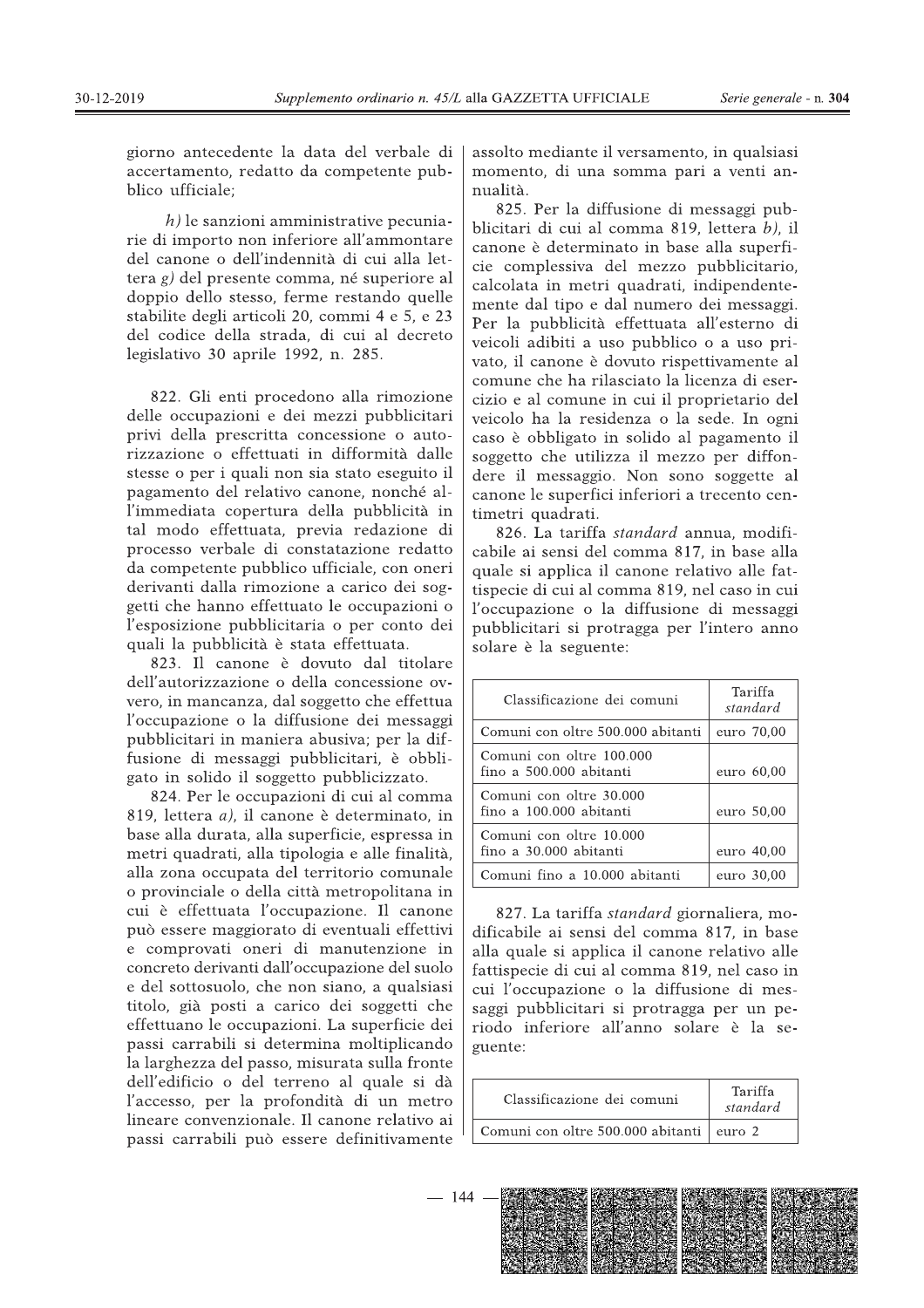| Comuni con oltre 100.000<br>fino a 500.000 abitanti | euro $1,30$ |
|-----------------------------------------------------|-------------|
| Comuni con oltre 30.000<br>fino a 100.000 abitanti  | euro 1,20   |
| Comuni con oltre 10.000<br>fino a 30.000 abitanti   | euro $0.70$ |
| Comuni fino a 10.000 abitanti                       | $euro$ 0.60 |

828. I comuni capoluogo di provincia e di città metropolitane non possono collocarsi al di sotto della classe di cui ai commi 826 e 827 riferita ai comuni con popolazione con oltre 30.000 fino a  $100.000$  abitanti. Per le province e per le città metropolitane le tariffe *standard* annua e giornaliera sono pari a quelle della classe dei comuni fino a 10.000 abitanti.

829. Per le occupazioni del sottosuolo la tariffa standard di cui al comma 826 è ridotta a un quarto. Per le occupazioni del sottosuolo con serbatoi la tariffa standard di cui al primo periodo va applicata fino a una capacità dei serbatoi non superiore a tremila litri; per i serbatoi di maggiore capacità, la tariffa *standard* di cui al primo periodo è aumentata di un quarto per ogni mille litri o frazione di mille litri. È ammessa la tolleranza del 5 per cento sulla misura della capacità.

830. È soggetta al canone l'utilizzazione di spazi acquei adibiti ad ormeggio di natanti e imbarcazioni compresi nei canali e rivi di traffico esclusivamente urbano in consegna ai comuni di Venezia e di Chioggia ai sensi del regio decreto 20 ottobre 1904, n. 721, e dell'articolo 517 del regolamento per l'esecuzione del codice della navigazione (Navigazione marittima), di cui al decreto del Presidente della Repubblica 15 febbraio 1952, n. 328; per tali utilizzazioni la tariffa *standard* prevista dal comma 826 è ridotta di almeno il 50 per cento.

831. Per le occupazioni permanenti del territorio comunale, con cavi e condutture, da chiunque effettuata per la fornitura di servizi di pubblica utilità, quali la distribuzione ed erogazione di energia elettrica, gas, acqua, calore, servizi di telecomunicazione e radiotelevisivi e di altri servizi a rete, il canone è dovuto dal soggetto titolare dell'atto di concessione all'occupazione sulla base delle utenze complessive del soggetto

ento ordinario n. 45/L alla GAZZETTA UFFICIALE Serie generale - n. 304<br>
<br>
euro 1,30 stesso e di tutti gli altri soggetti che utiliz-<br>
zano le reti moltiplicata per la seguente<br>
tariffa forfetaria:<br>
euro 1,20 Classificazion stesso e di tutti gli altri soggetti che utilizzano le reti moltiplicata per la seguente tariffa forfetaria:

| Classificazione dei comuni    | Tariffa   |
|-------------------------------|-----------|
| Comuni fino a 20.000 abitanti | euro 1,50 |
| Comuni oltre 20.000 abitanti  | euro 1    |

In ogni caso l'ammontare del canone dovuto a ciascun ente non può essere inferiore a euro 800. Il canone è comprensivo degli allacciamenti alle reti effettuati dagli utenti e di tutte le occupazioni di suolo pubblico con impianti direttamente funzionali all'erogazione del servizio a rete. Il soggetto tenuto al pagamento del canone ha diritto di rivalsa nei confronti degli altri utilizzatori delle reti in proporzione alle relative utenze. Il numero complessivo delle utenze è quello risultante al 31 dicembre dell'anno precedente. Gli importi sono rivalutati annualmente in base all'indice ISTAT dei prezzi al consumo rilevati al 31 dicembre dell'anno precedente. Per le occupazioni del territorio provinciale e delle città metropolitane, il canone è determinato nella misura del 20 per cento dell'importo risultante dall'applicazione della misura unitaria di tariffa pari a euro 1,50, per il numero complessivo delle utenze presenti nei comuni compresi nel medesimo ambito territoriale.

832. Gli enti possono prevedere riduzioni per le occupazioni e le diffusioni di messaggi pubblicitari:

a) eccedenti i mille metri quadrati;

 $b$ ) effettuate in occasione di manifestazioni politiche, culturali e sportive, qualora l'occupazione o la diffusione del messaggio pubblicitario sia effettuata per fini non economici. Nel caso in cui le fattispecie di cui alla presente lettera siano realizzate con il patrocinio dell'ente, quest'ultimo può prevedere la riduzione o l'esenzione dal canone:

 $c)$  con spettacoli viaggianti;

 $d$ ) per l'esercizio dell'attività edilizia.

833. Sono esenti dal canone:

 $a$ ) le occupazioni effettuate dallo Stato, dalle regioni, province, città metropolitane,

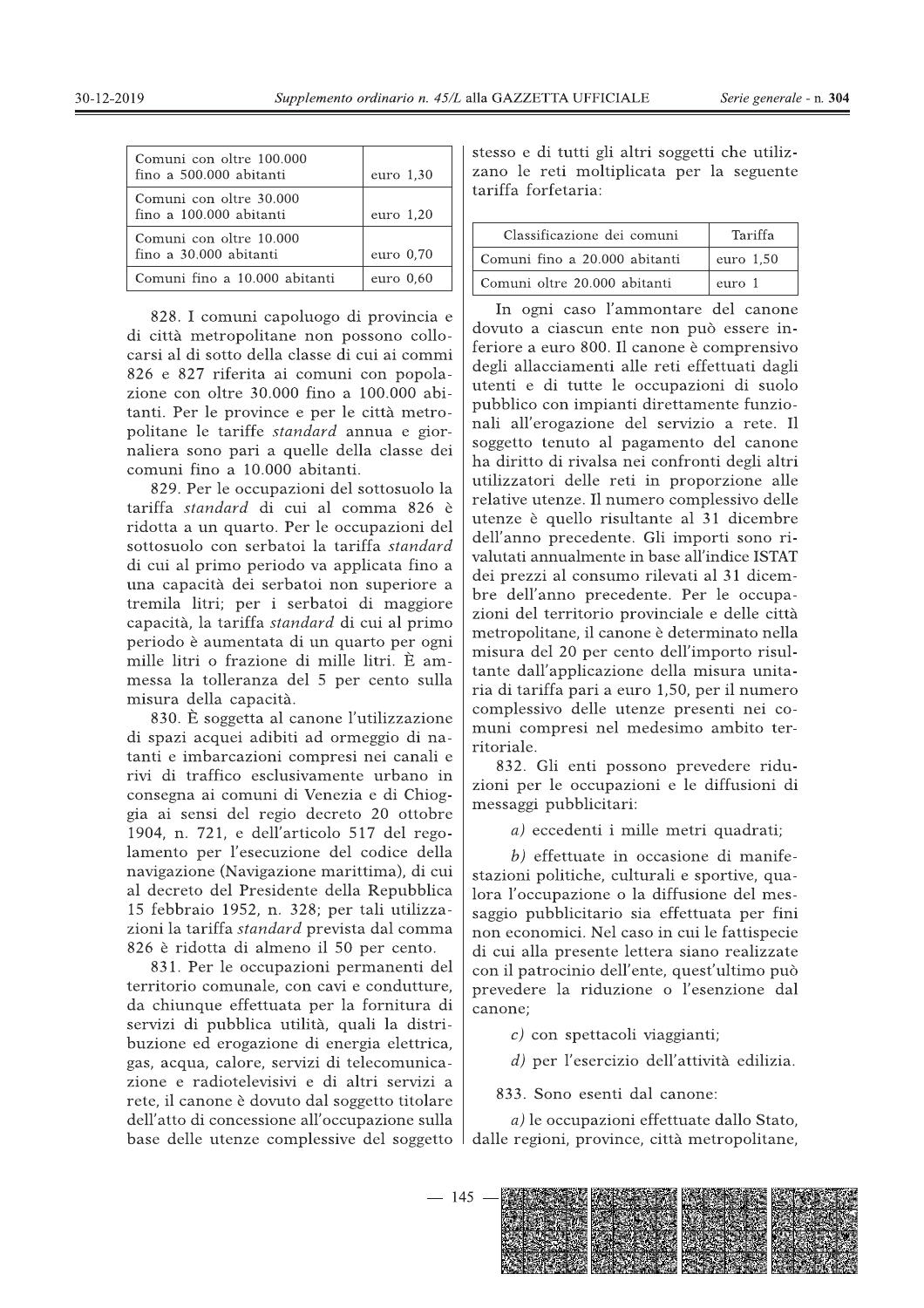comuni e loro consorzi, da enti religiosi per l'esercizio di culti ammessi nello Stato, da enti pubblici di cui all'articolo 73, comma 1, lettera  $c$ ), del testo unico delle imposte sui redditi, di cui al decreto del Presidente della Repubblica 22 dicembre 1986, n. 917, per finalità specifiche di assistenza, previdenza, sanità, educazione, cultura e ricerca scientifica:

 $b$ ) le occupazioni con le tabelle indicative delle stazioni e fermate e degli orari dei servizi pubblici di trasporto, nonché i mezzi la cui esposizione sia obbligatoria per norma di legge o regolamento, purché di superficie non superiore ad un metro quadrato, se non sia stabilito altrimenti;

c) le occupazioni occasionali di durata non superiore a quella che è stabilita nei regolamenti di polizia locale;

 $d$ ) le occupazioni con impianti adibiti ai servizi pubblici nei casi in cui ne sia prevista, all'atto della concessione o successivamente, la devoluzione gratuita al comune al termine della concessione medesima:

e) le occupazioni di aree cimiteriali;

 $f$ ) le occupazioni con condutture idriche utilizzate per l'attività agricola;

g) i messaggi pubblicitari, escluse le insegne, relativi ai giornali e alle pubblicazioni periodiche, se esposti sulle sole facciate esterne delle edicole o nelle vetrine o sulle porte di ingresso dei negozi ove si effettua la vendita;

 $h$ ) i messaggi pubblicitari esposti all'interno delle stazioni dei servizi di trasporto pubblico di ogni genere inerenti all'attività esercitata dall'impresa di trasporto:

 $i)$  le insegne, le targhe e simili apposte per l'individuazione delle sedi di comitati, associazioni, fondazioni ed ogni altro ente che non persegua scopo di lucro;

l) le insegne di esercizio di attività commerciali e di produzione di beni o servizi che contraddistinguono la sede ove si svolge l'attività cui si riferiscono, di superficie complessiva fino a 5 metri quadrati:

 $m$ ) le indicazioni relative al marchio apposto con dimensioni proporzionali alla dimensione delle gru mobili, delle gru a torre adoperate nei cantieri edili e delle macchine da cantiere, la cui superficie complessiva non ecceda i seguenti limiti:

1) fino a 2 metri quadrati per le gru mobili, le gru a torre adoperate nei cantieri edili e le macchine da cantiere con sviluppo potenziale in altezza fino a 10 metri lineari;

2) fino a 4 metri quadrati per le gru mobili, le gru a torre adoperate nei cantieri edili e le macchine da cantiere con sviluppo potenziale in altezza oltre i 10 e fino a 40 metri lineari:

3) fino a 6 metri quadrati per le gru mobili, le gru a torre adoperate nei cantieri edili e le macchine da cantiere con sviluppo potenziale in altezza superiore a 40 metri lineari:

 $n$ ) le indicazioni del marchio, della ditta, della ragione sociale e dell'indirizzo apposti sui veicoli utilizzati per il trasporto, anche per conto terzi, di proprietà dell'impresa o adibiti al trasporto per suo conto;

 $o$ ) i mezzi pubblicitari posti sulle pareti esterne dei locali di pubblico spettacolo se riferite alle rappresentazioni in programmazione:

 $p$ ) i messaggi pubblicitari, in qualunque modo realizzati dai soggetti di cui al comma 1 dell'articolo 90 della legge 27 dicembre 2002, n. 289, rivolti all'interno degli impianti dagli stessi utilizzati per manifestazioni sportive dilettantistiche con capienza inferiore a tremila posti;

 $q$ ) i mezzi pubblicitari inerenti all'attività commerciale o di produzione di beni o servizi ove si effettua l'attività stessa, nonché i mezzi pubblicitari, ad eccezione delle insegne, esposti nelle vetrine e sulle porte d'ingresso dei locali medesimi purché attinenti all'attività in essi esercitata che non superino la superficie di mezzo metro quadrato per ciascuna vetrina o ingresso;

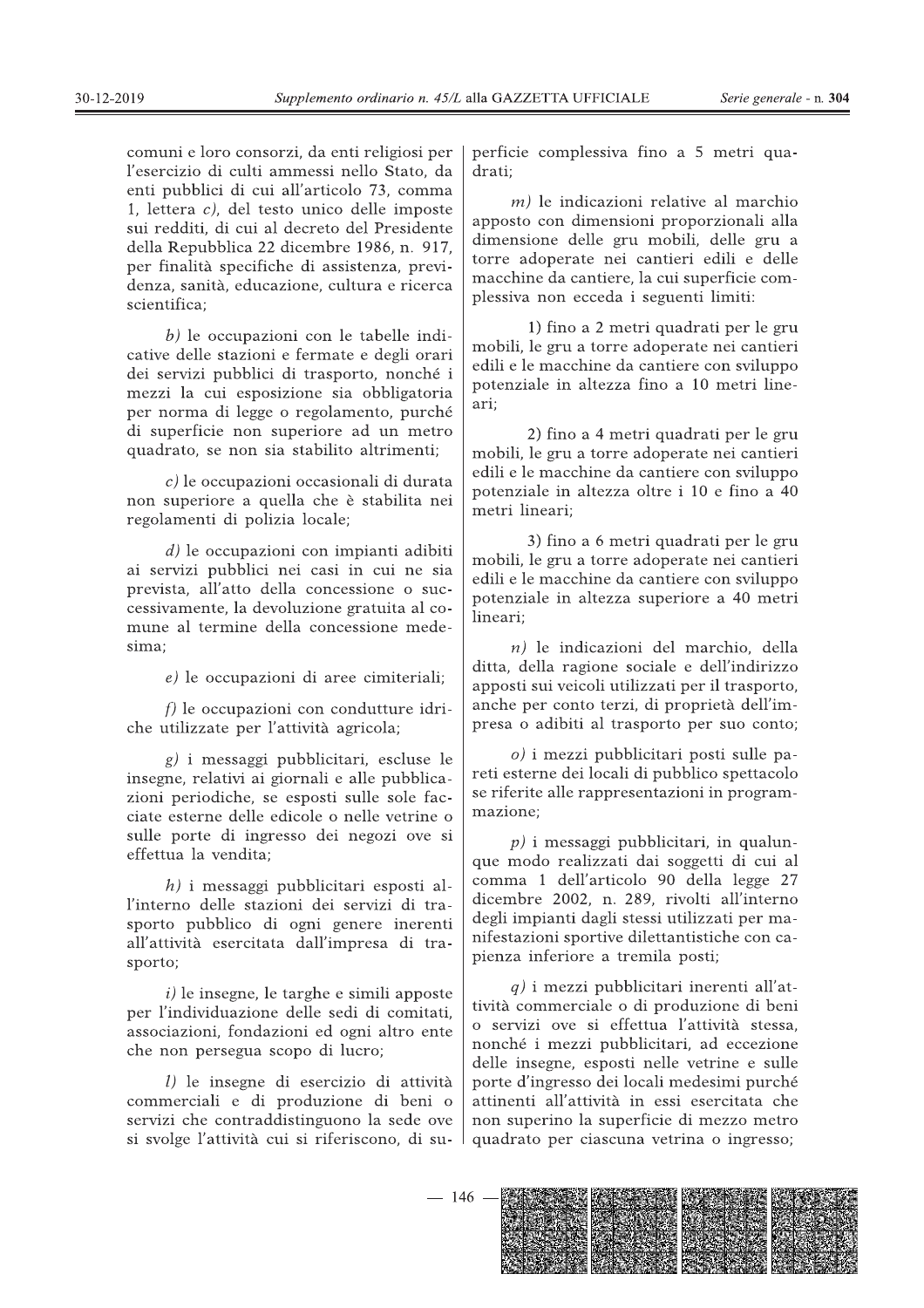$r$ ) i passi carrabili, le rampe e simili destinati a soggetti portatori di handicap.

834. Gli enti possono prevedere nei rispettivi regolamenti ulteriori riduzioni, ivi compreso il pagamento una tantum all'atto del rilascio della concessione di un importo da tre a cinque volte la tariffa massima per le intercapedini.

835. Il versamento del canone è effettuato, direttamente agli enti, contestualmente al rilascio della concessione o dell'autorizzazione all'occupazione o alla diffusione dei messaggi pubblicitari, secondo le disposizioni di cui all'articolo 2-bis del  $decreto-legge 22 ottobre 2016, n. 193, con$ vertito, con modificazioni, dalla legge 1° dicembre 2016, n. 225, come modificato dal comma 786 del presente articolo. La richiesta di rilascio della concessione o dell'autorizzazione all'occupazione equivale alla presentazione della dichiarazione da parte del soggetto passivo.

836. Con decorrenza dal 1º dicembre 2021 è soppresso l'obbligo dell'istituzione da parte dei comuni del servizio delle pubbliche affissioni di cui all'articolo 18 del decreto legislativo 15 novembre 1993, n. 507. Con la stessa decorrenza l'obbligo previsto da leggi o da regolamenti di affissione da parte delle pubbliche amministrazioni di manifesti contenenti comunicazioni istituzionali è sostituito dalla pubblicazione nei rispettivi siti internet istituzionali. I comuni garantiscono in ogni caso l'affissione da parte degli interessati di manifesti contenenti comunicazioni aventi finalità sociali, comunque prive di rilevanza economica, mettendo a disposizione un congruo numero di impianti a tal fine destinati.

837. A decorrere dal  $1^\circ$  gennaio 2021 i comuni e le città metropolitane istituiscono, con proprio regolamento adottato ai sensi dell'articolo 52 del decreto legislativo n. 446 del 1997, il canone di concessione per l'occupazione delle aree e degli spazi appartenenti al demanio o al patrimonio indisponibile, destinati a mercati realizzati anche in strutture attrezzate. Ai fini dell'applicazione del canone, si comprendono nelle aree comunali anche i tratti di strada situati all'interno di centri abitati con po-

ento ordinario n. 45/L alla GAZZETTA UFFICIALE Serie generale - n. 304<br>
e rampe e simili | polazione superiore a 10.000 abitanti, di<br>
politica della strada, di cui all'articolo 2, comma 7, del codice della<br>
strada, di cui polazione superiore a 10.000 abitanti, di cui all'articolo 2, comma 7, del codice della strada, di cui al decreto legislativo 30 aprile 1992, n. 285.

838. Il canone di cui al comma 837 si applica in deroga alle disposizioni concernenti il canone di cui al comma 816 e sostituisce la tassa per l'occupazione di spazi ed aree pubbliche di cui al capo II del decreto legislativo 15 novembre 1993, n. 507, il canone per l'occupazione di spazi ed aree pubbliche, e, limitatamente ai casi di occupazioni temporanee di cui al comma 842 del presente articolo, i prelievi sui rifiuti di cui ai commi 639, 667 e 668 dell'articolo 1 della legge 27 dicembre 2013, n. 147.

839. Il canone di cui al comma 837 è dovuto al comune o alla città metropolitana dal titolare dell'atto di concessione o, in mancanza, dall'occupante di fatto, anche abusivo, in proporzione alla superficie risultante dall'atto di concessione o, in mancanza, alla superficie effettivamente occupata.

840. Il canone di cui al comma 837 è determinato dal comune o dalla città metropolitana in base alla durata, alla tipologia, alla superficie dell'occupazione espressa in metri quadrati e alla zona del territorio in cui viene effettuata.

841. La tariffa di base annuale per le occupazioni che si protraggono per l'intero anno solare è la seguente:

| Classificazione dei comuni                          | Tariffa<br>standard |
|-----------------------------------------------------|---------------------|
| Comuni con oltre 500.000 abitanti                   | euro 70,00          |
| Comuni con oltre 100.000<br>fino a 500.000 abitanti | euro 60,00          |
| Comuni con oltre 30.000<br>fino a 100.000 abitanti  | euro 50,00          |
| Comuni con oltre 10.000<br>fino a 30.000 abitanti   | euro 40,00          |
| Comuni fino a 10.000 abitanti                       | euro 30,00          |

842. La tariffa di base giornaliera per le occupazioni che si protraggono per un periodo inferiore all'anno solare è la seguente: